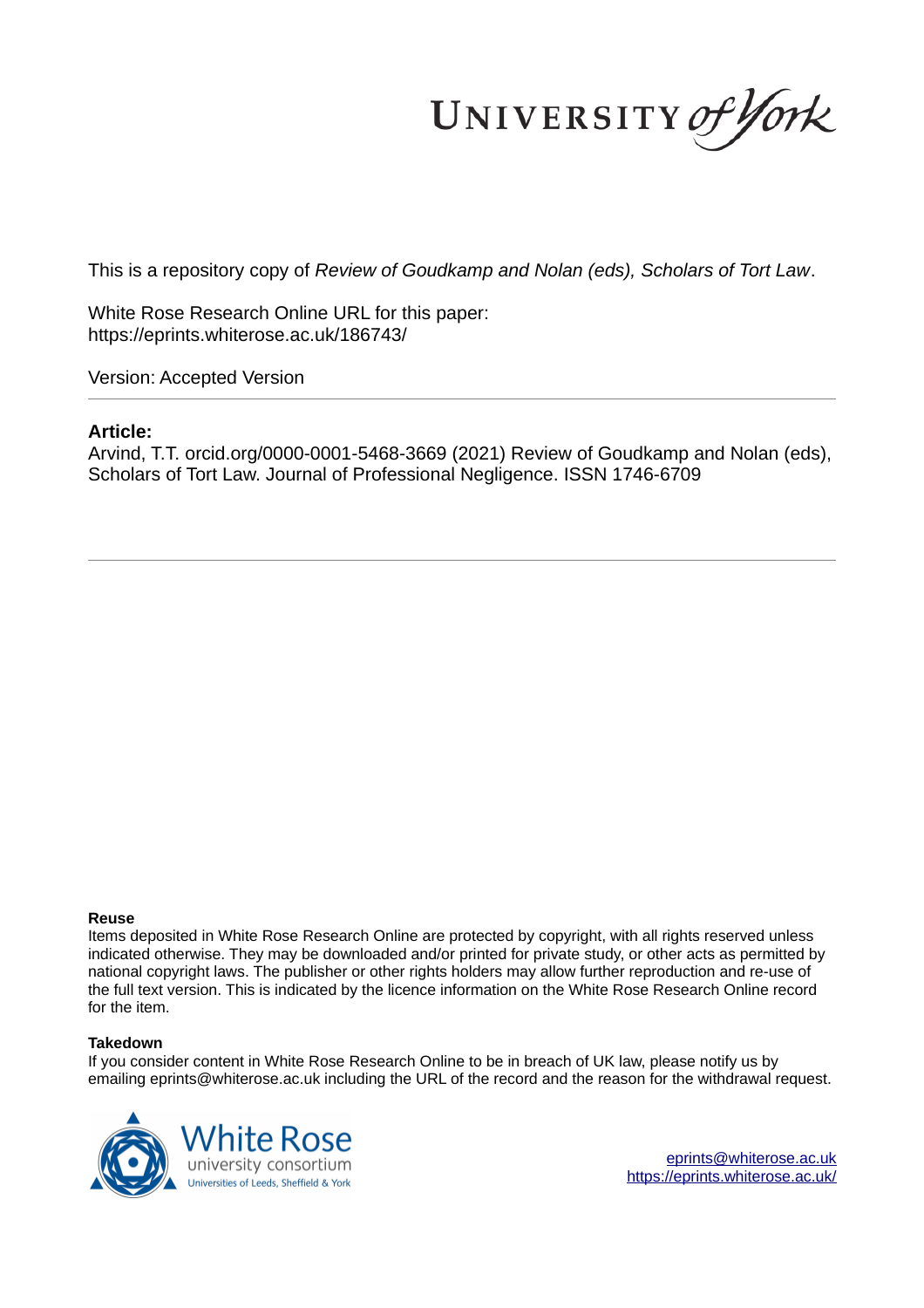James Goudkamp and Donal Nolan (eds), *Scholars of Tort Law* (Hart Publishing, Oxford, 2019)

In their introduction to this fascinating volume of essays on twelve leading scholars of tort law, the editors observe that the history of tort law is typically told as a procession of leading cases that are seen as having in some way contributed to making the law (p 1). In recent years, that model of legal development has been challenged by work that has sought to uncover the contribution made to tort law by statutes, a project to which both editors of the volume under review have contributed. But statutes, like cases, are primary legal sources, and this volume takes a refreshingly different approach to studying the making of tort law. Its goal is to shed new light on the development of tort law as an *intellectual* domain and not simply a body of rules, and to demonstrate that legal scholars played a decisive role in that development. It succeeds admirably on both fronts.

Rather than examining cases, statutes, and the judges and legislators who produced them, the essays in this volume focus on the men who wrote treatises and commentaries on tort law (and a consequence of the editors' decision to focus exclusively on people who were influential in their day but no longer active is that the book only covers men). Eleven essays examine a wide range of writers on tort law, starting with Thomas McIntyre Cooley in the mid-19<sup>th</sup> century and ending with Tony Weir in the 21<sup>st</sup>. These are supplemented by an introduction by the editors and a concluding chapter by Peter Cane which offers broader reflections on common law tort scholarship. Every chapter is richly researched and offers much food for thought. However, this is also a book that is greater than the sum of its parts. Its value lies not just in the information it presents about individual scholars and their contribution to the intellectual development of tort, but also in the broader themes that emerge when the chapters are read together. It is on these broader themes that this review will focus.

The first theme relates to the influence exerted over law by jurists. SFC Milsom memorably defined a jurist as a person who looks at law from a distance to make general statements about its development or postulate properties for it.<sup>1</sup> All twelve scholars discussed in this book were jurists in Milsom's sense, and all exerted a nontrivial influence over the development of tort law. A central goal of the volume is to document, analyse, and evaluate this influence, and a central finding is the sheer range and diversity of forms that that influence could take.

\*\*\*

A first type of diversity relates to the form of the work through which jurists influence the law. As the essays in this volume show, a surprisingly broad range of types of

<sup>&</sup>lt;u>.</u> 1 S F C Milsom, *A Natural History of the Common Law* (New York, Columbia University Press, 2003) at xiii.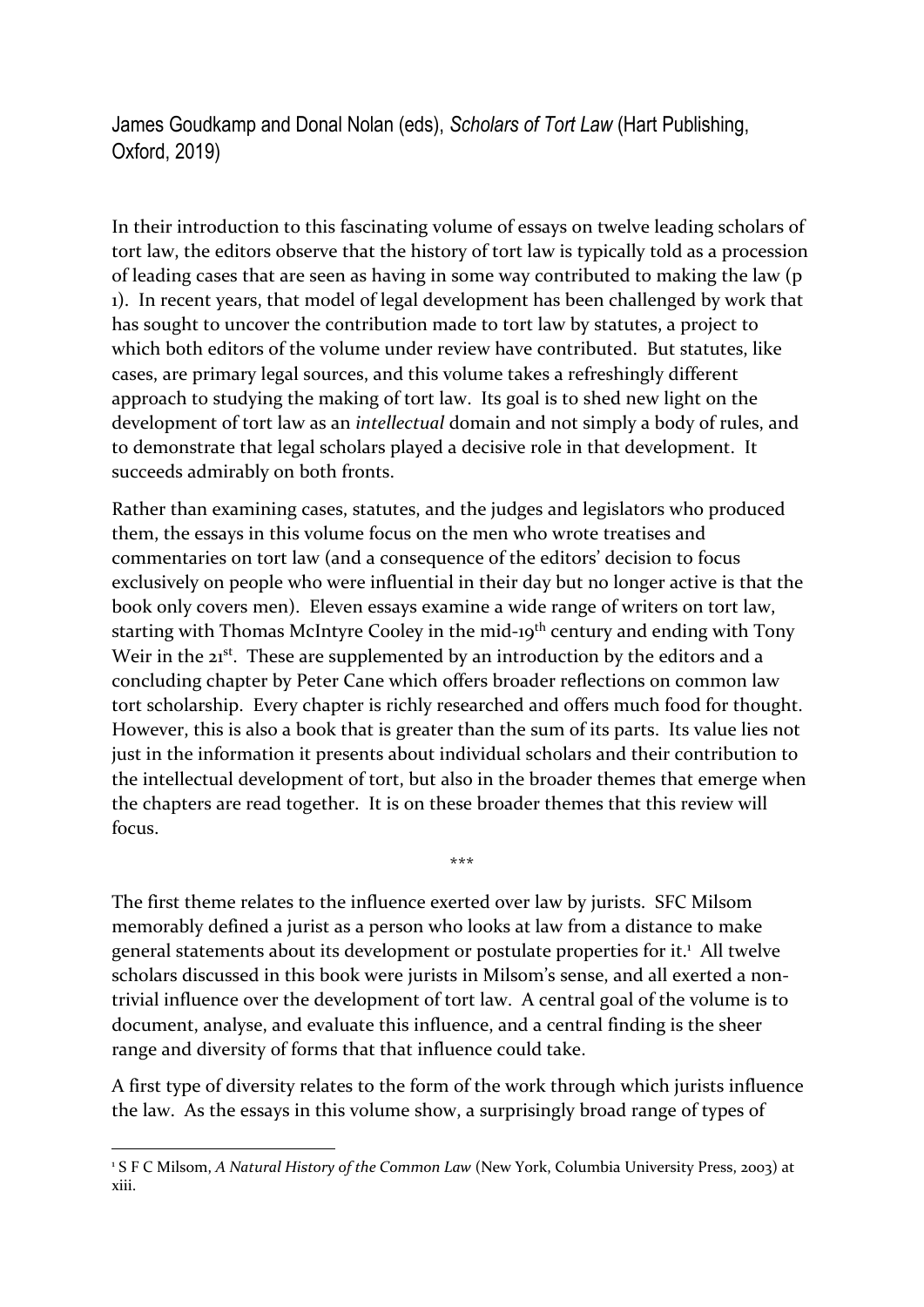scholarly work turns out to have been influential, including not just articles, monographs, and case notes, but also book reviews (Fleming), textbooks (Salmond, Winfield), quasi-legislative restatements (Bohlen, Prosser), and even work done as a translator (Weir), editor (Pollock), or public intellectual (Holmes). It is not just that all of these are *possible* ways of influencing the law. It is, rather, that all of them appear to be *necessary*. An important lesson that emerges from this volume is that scholars are most effective in shaping the law when they are willing to engage with it through as broad a range of formats as possible, and not merely through more traditional academic formats.

A second, and deeper, type of diversity relates to the nature of the influence jurists wield over the law. The introductory chapter categorises tort scholars into three broad types: 'pioneers' (Cooley, Holmes, and Pollock), 'consolidators' (John Salmond, Francis Bohlen, Percy Winfield, William Prosser, and John Fleming), and 'iconoclasts' (Leon Green, Fleming James, Patrick Atiyah, and Tony Weir). The pioneers' contribution was creation: the fashioning of a body of tort law from out of the detritus left by the demise of the forms of action. The consolidators' contribution was preservation and perpetuation: ensuring the survival of the pioneers' work by putting it in a form that was accessible, intelligible, and useful to practitioners, judges, and students.

<span id="page-2-0"></span>The work of the pioneers and consolidators went well beyond substance. The process of systematisation in which they engaged also required a high degree of innovation in relation to the juristic method they used to derive legal propositions, and the form which their published work took. Mark Lunney's essay on Salmond (Chapter 4) discusses how Salmond's textbook on tort represented a new type of legal writing; and the legal treatise, similarly, was transformed by Pollock into a thing radically different from what it had been before.<sup>2</sup> An even clearer example is presented by the rise of the restatement tradition in the US – which, as Michael Green and Christopher Robinette point out in their respective chapters on Francis Bohlen (chapter 5) and William Prosser (chapter 8), had foundational importance to the consolidator project, and which involved very significant innovations of form and methodology, particularly in relation to how rules were derived from judicial decisions. John Fleming's crossjurisdictional writings on tort, discussed by Paul Mitchell in Chapter 10, represent a similar type of methodological innovation, and present an approach and attitude to case law that is strikingly different from that seen in the work of Salmond, Winfield, or Pollock.

In contrast, the iconoclasts' contribution to the development of tort law was very different. The influence they sought to have was closer to Schumpeter's 'gale of creative destruction' than it was to the pioneers' and consolidators' careful systematisation.<sup>3</sup> Much like Schumpeter's gale, the iconoclasts sought to revolutionise

<sup>2</sup> Neil Duxbury, *Frederick Pollock and the English Juristic Tradition* (Oxford, Oxford University Press, 2004) at pp 281-282.

<sup>3</sup> Joseph Schumpeter, *Capitalism, Socialism and Democracy* (New York, Harper, 1942) at p 84.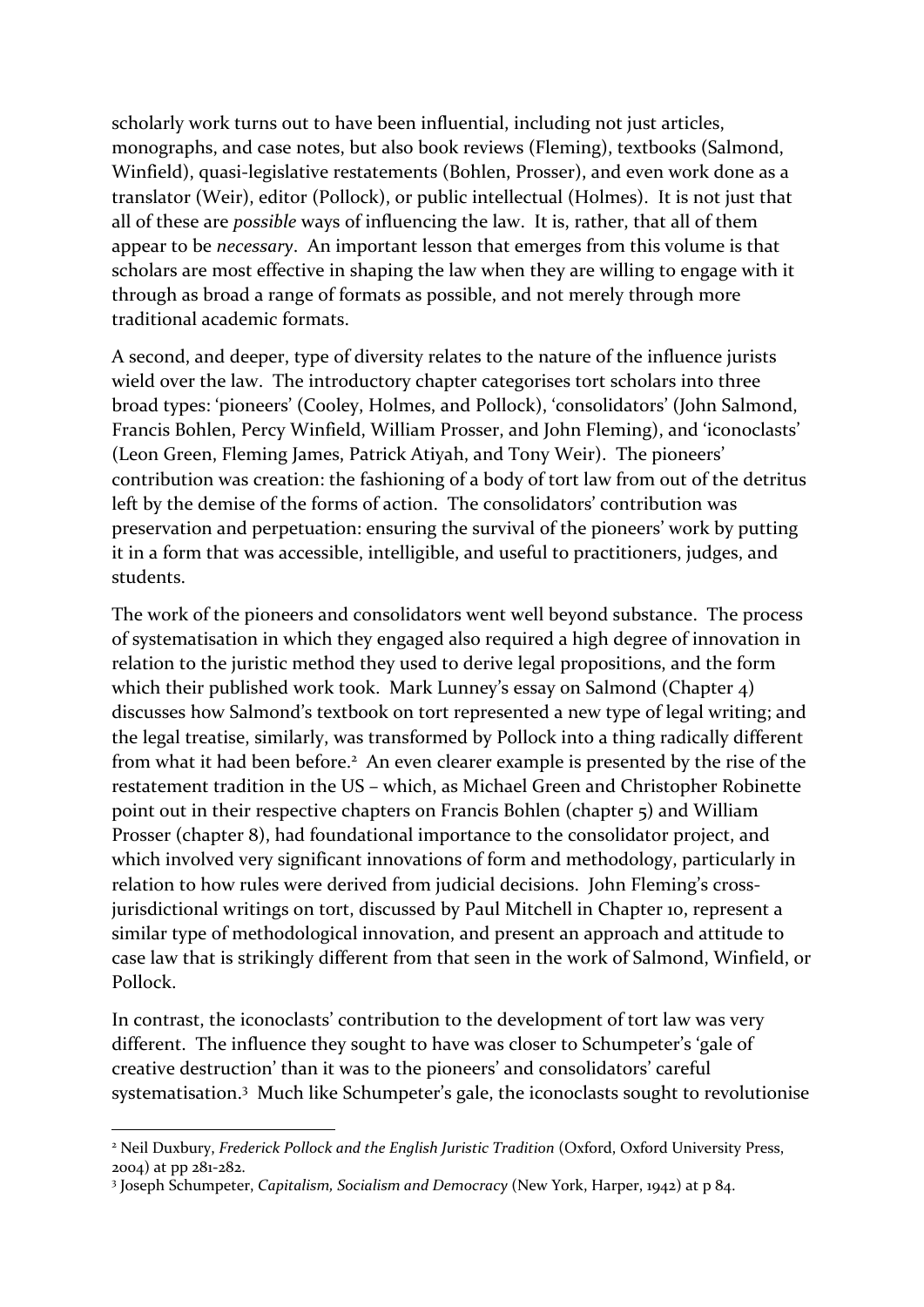tort law's structures from within, incessantly destroying old ones and incessantly creating new ones.<sup>4</sup> Atiyah's critical views on tort law's inadequacy as a system of accident compensation (discussed by James Goudkamp in Chapter 11) and his successive advocacy of alternative mechanisms, public compensation systems in his early work and market mechanisms in his later work, represent precisely such a process of attempted creative destruction. So, too, does James' somewhat more successful work to turn US tort law into a more effective loss-spreading system, discussed by Guido Calabresi in Chapter 10. Importantly, they fought not just against the orthodoxies bequeathed to tort law by the pioneers and consolidators, but also new orthodoxies they saw emerging in their time. Weir's resolute hostility to the growing drive of harmonising private law in Europe and the creeping growth of rightsbased approaches to private law, discussed by Giliker in Chapter 12, is a case in point.

Yet the volume also shows that the impulse to unleash a gale of creative destruction was largely driven by the iconoclasts' dissatisfaction with the results of the application of the orthodoxies they challenged. As Calabresi discusses, James had been a defence lawyer for the New Haven Railroad, and saw first-hand how crucial tort remedies were for the victims of railway accidents (p 262). Weir, similarly, had a deep understanding of continental legal systems – as Giliker discusses (pp 347-349), he was responsible for producing English translations of many key texts – and was concerned that inadequate attention was being paid to methodological differences between the systems. Leon Green, as Jenny Steele demonstrates in chapter 7, saw himself as 'correcting relatively new misunderstandings' in the law, rather than 'suggesting a break in its traditions', and was fundamentally optimistic about the capacity of tort law to respond to new challenges as long as care was taken to make sure it did not lose its inherent flexibility (pp 226-228). If the iconoclasts sought to overthrow positions that orthodoxy held to be entrenched in the canon of case law and juristic writings, they only did so in defence of what they saw as a deeper core to which they believed tort law was and should remain committed. Their radicalism was the radicalism of tradition <sup>5</sup>

A second theme emerging from the volume relates to the nature of legal orthodoxies, which turn out to be more contested, contingent, and evanescent than many modern theorists allow. As this volume demonstrates, the distinction between orthodoxy and heresy is not set in stone, and positions that today appear impeccably orthodox may have appeared quite heretical when first articulated. In his essay on Winfield (Chapter 6), Donal Nolan reminds us of just how controversial some of the positions taken in *Province of the Law of Tort* were when first articulated. As Nolan discusses, statements and approaches in the book that appear wholly unobjectionable to a modern eye were

\*\*\*

<sup>4</sup> The phrasing is adapted from Schumpeter's description of how creative destruction operates within the economy. See ibid at p 83.

<sup>5</sup> The idea of 'the radicalism of tradition' is taken from the work of Craig Calhoun on nineteenth-century radical movements in England. See C Calhoun, *The Roots of Radicalism: Tradition, the Public Sphere, and Early Nineteenth Century Social Movements* (Chicago, University of Chicago Press, 2012) 82 – 120.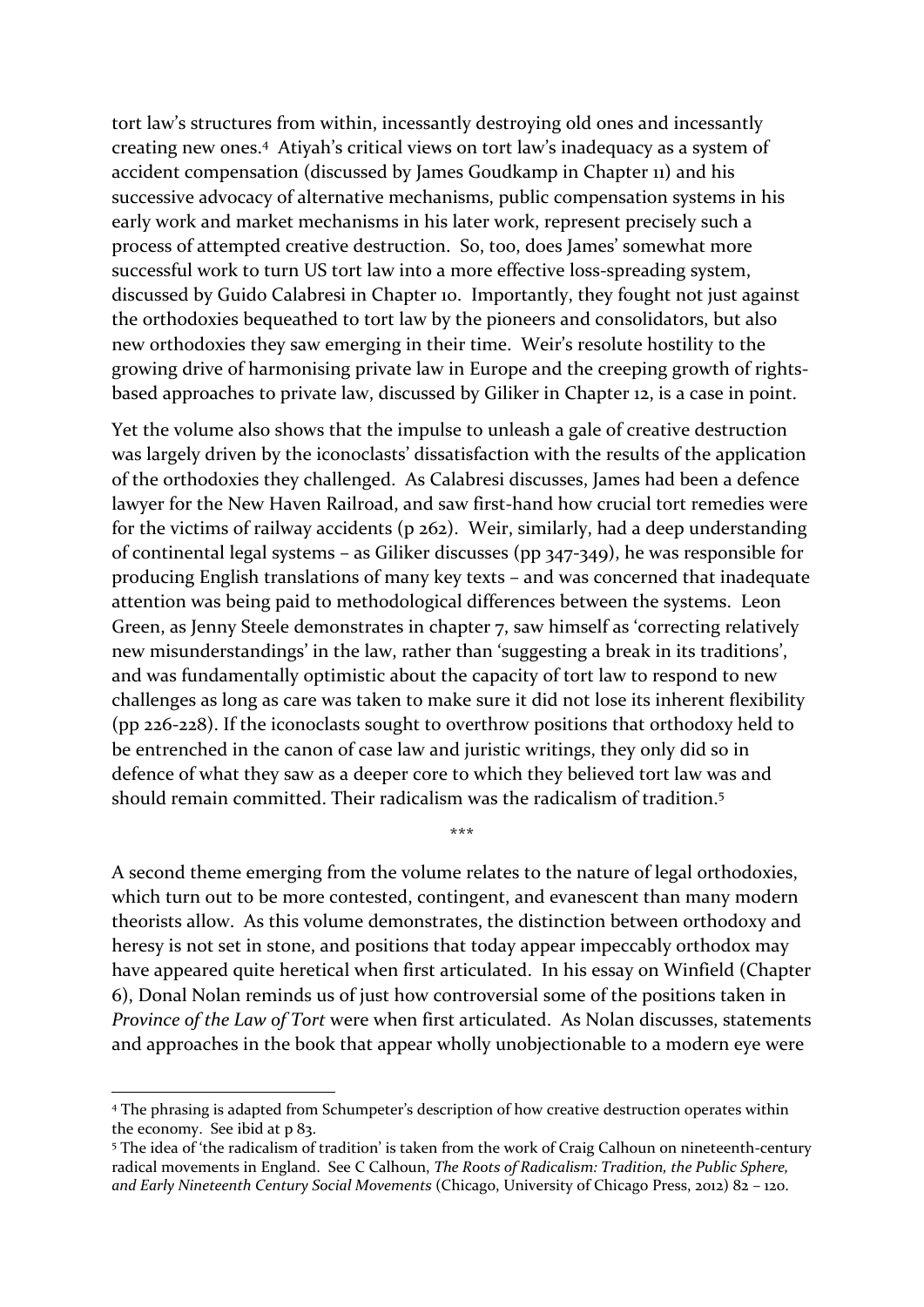seen by some of Winfield's contemporaries as so heterodox, if not heretical, that they triggered a storm of reviews, responses, and rebuttals drawing in some of the leading figures of the day. Equally, the inclusion of a relatively marginal view or position in a scholarly work may lead to it being discovered or accepted as orthodoxy. Green's discussion of Bohlen's inclusion of a risk-benefit standard for negligence in the US Restatement provides an excellent example. As Green shows, the standard itself was taken from the work of Henry Terry, but it was Bohlen's inclusion of the standard in the Restatement that ultimately laid the ground for its acceptance as an explicit standard in negligence.

Similarly, what appears to be a uniform received orthodoxy may in fact turn out to conceal a wide range of conflicting opinions and positions. The pioneers are perhaps the clearest examples of this. The pioneers were in many ways the iconoclasts of their time, rebelling against the rigidities of a way of thinking that was still grounded in procedure and in categories rooted in factual patterns rather than in substantive law. The actual intellectual structure of tort law that emerged from their work, however, contained a number of unresolved contradictions. There were many different ways in which tort law could have been conceived as a substantive area of law, and the pioneers did not necessarily agree on a single way of doing so. But nor did the consolidators, with the result that the multiplicity of positions passed unsystematised into tort doctrine, and continue to co-exist within tort law in the present day. Two aspects of this difference which have received considerable attention in present-day tort theory are the question of whether tort law should be monist or pluralist—that is, whether it should be seen as being grounded in a single overarching principle or in a multiplicity of principles—and the methodological issue of the role of organic, bottom-up reasoning as opposed to top-down reasoning based on a priori assumptions about tort law derived from principles external to the law. In what is one of the most interesting contributions of this volume, the essays highlight other dimensions of divergence within tort law which have been with us from the beginning.

One of these dimensions relates to the question of what tort law is concerned with, or what (to borrow Winfield's phrase) its 'province' is. In the era of the forms of action, this question was irrelevant: the province of a form of action was fact patterns of the type covered by that form of action. A more substantively organised body of tort law, however, required a more substantive answer. In their chapter on Cooley and Holmes (Chapter 2), John Goldberg and Benjamin Zipursky discuss how these two pioneers of tort law in America took very different positions on this question. Holmes' conception of tort law was wholly focused on defendants. To Holmes, tort law was about the defendant's conduct and its conformity to the standards of the community. The nature of the plaintiff's interest was at best of secondary importance, if it mattered at all. To Cooley, in contrast, tort law was primarily about redress for wrongs and for the injury caused to the plaintiff's interests as a result of the wrong. As such, where Holmes' thinking about tort law was organised around different standards of conduct and fault, and around justifying shifting loss from where it naturally fell, Cooley's thinking about tort law revolved around different types of interests. Although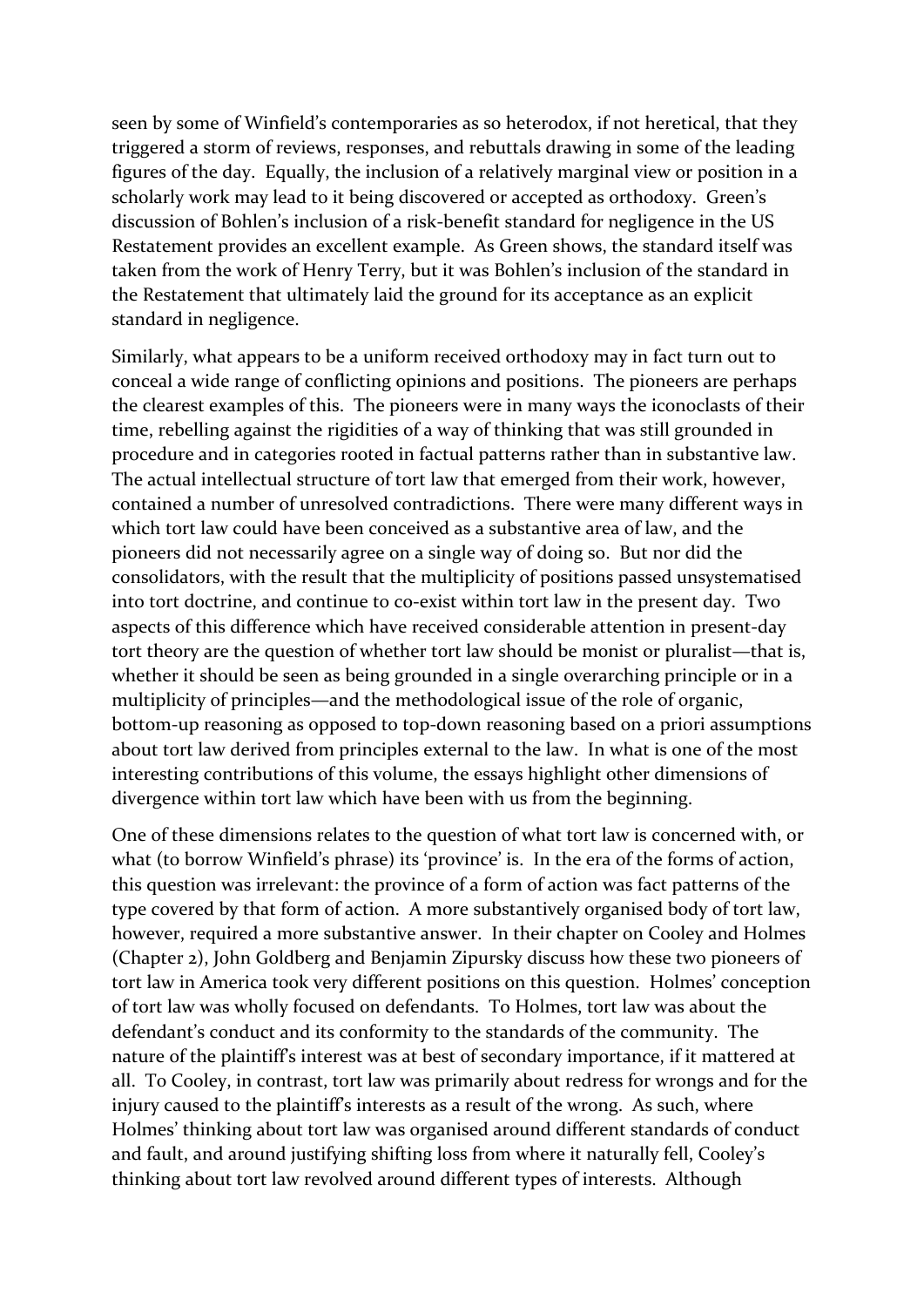Holmes' account was theoretically influential, neither the actual development of legal doctrine nor the work of the consolidators was ever wholly Holmesian.

The position of the third pioneer, Frederick Pollock, is somewhat harder to deduce from this volume, in part because the chief objective of Stevens' essay on Pollock (Chapter 3) is to demonstrate that Pollock's influence on tort law was 'a malign one' which continues to cause confusion within the law. There are many interesting points in Stevens' analysis, not least his account of what Pollock's career tells us about how to be a jurist (pp 91-94) and the mistakes to avoid (pp 94-98), but the essay's criticism is relentless and unsparing, condemning Pollock's style ('truly terrible', 'sickly', 'pretentious'), his normative presuppositions ('largely wrong'), his juristic ability ('not very good'), and his understanding of positive law ('wrong… both in his day and now'). One cannot help but feel that all this is a tad unfair to Pollock, and even more so to his contemporaries: given that Pollock was undeniably influential, were all his contemporaries really so utterly devoid of discernment as to be unable to see just how bad his work was?

Pollock's most obvious contribution was methodological. Pollock believed in an organic, bottom-up approach to deriving principles of tort law and, as Michael Lobban suggested in his review of Duxbury's intellectual biography of Pollock, this lack of scepticism towards the judicial enterprise may well have contributed to the continued dominance of analytical jurisprudence in English law, unlike in the US.<sup>6</sup> Duxbury himself argued that Pollock's work as editor of the Law Reports and the LQR also exercised a shaping influence on the law including in relation to tort.<sup>7</sup> When it comes to substance, Pollock's focus, unlike both Cooley and Holmes, appears to have been the moral obligations arising out of social relations, and his approach to tort involved analysing the manner in which the law was coming to answer the questions of whether, when, and how those moral obligations ought to be translated into legal obligations. This led him not only to favour an organic approach to the law, but also to accept that being reasonable was not the same thing as being coherent, and that the law could be reasonable without being fully coherent or consistent. These accounts of tort law – as being about conduct, wrongs, and social relations – continue to be the subject of debate in the present day, and that they reflect the unresolved legacy of the pioneers is therefore a finding that is of genuine interest.

A second dimension of divergence on which this collection sheds light is the issue of the extent to which tort law reflects matters that are the subject of disagreement rather than agreement. It is common to see accounts of tort in the present day which represent it as reflecting our moral intuitions—matters on which we can, with some reflection, agree. As this volume shows, however, there is also a long tradition of viewing tort law as concerned at least as much with disagreement as with agreement. Theories rooted in disagreement view individuals in terms not dissimilar to Schopenhauer's porcupines: seeking the warmth of others' presence, but constantly

<sup>6</sup> Michael Lobban, 'Book Review', (2010) Vol 68, No 5, *Modern L Rev*, 873, at pp 875-6.

<sup>7</sup> Duxbury, *supra* [n 2,](#page-2-0) at p 289.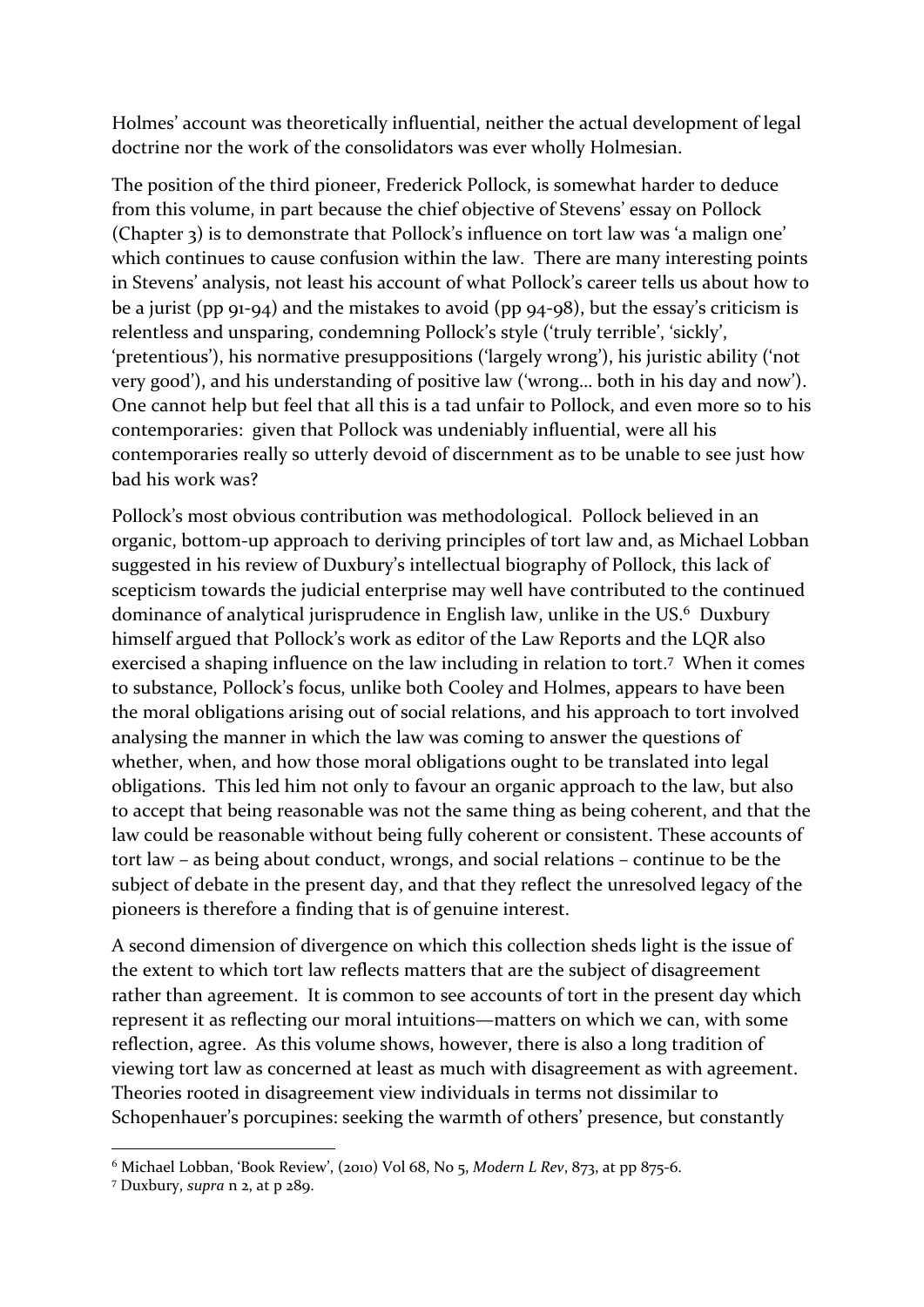being poked by their quills.<sup>8</sup> In this conception, the very most tort law can do is to provide some of the underpinnings on which civil and solidary existence depends, and its justificatory basis lies in its status as a practice rather than in the specifics of its doctrines. Holmes in his late life, arguably, adopted precisely such a position, sceptical about the ability of the judiciary (and, thus, the law) to articulate effective community standards. In contrast, theorists who see tort law as relating to domains characterised by substantial agreement are likely to be willing to articulate a far more ambitious normative and justificatory basis for tort theory. Because tort in this vision builds on a strong set of shared moral intuitions, the law of tort can create a hierarchy of things it protects or needs to which it is more responsive, and leave out matters that are "eccentric or indifferent" to the state's purpose. As this volume shows, these differences were particularly strong in the work of the consolidators. That such divergences exist in tort theory is not new, but by highlighting the preconceptions that undergird and explain these differences, this volume makes a significant contribution to understanding the nature of the fault lines that characterise modern tort theory.

\*\*\*

A third and final theme emerging from this volume concerns tort law's relationship to the broader legal system. Many of the authors represented in this volume also wrote about other areas of law, including contract, legal theory, comparative law, and constitutional law. Most of the essays in this volume acknowledge these broader writings, but do not analyse them in any depth. The three exceptions are the essays on Leon Greene by Jenny Steele (Chapter 7), on John Fleming by Paul Mitchell (Chapter 10), and on Tony Weir by Paula Giliker (Chapter 12), all of whom discuss the relationship between their subject's views on tort and their broader views on law. Giliker shows how a closer study of Weir's work as a legal translator, and of his later opposition to European harmonisation, permits us to form a more rounded and nuanced view of Weir's scholarship than engaging solely with his tort text would. Steele's chapter on Green demonstrates that Green's thought assumes a rather different – and entirely more interesting – colour when his views on tort are placed alongside his broader views on the power of the judge and the role of the jury. Mitchell's chapter uses a close analysis of Fleming's writings on tort to extract his broader views on other aspects of the operation of the legal system, including the role of categories, precedent, and the trajectory of legal change. Peter Cane's contribution (chapter 13) makes a similar point about the relationship between tort scholarship and the broader legal system. By setting the (relatively recent) development of tort law in broader historical context of the development of legal method, and the role of the jurist, in common law and civil law, Cane sketches an interesting and insightful picture of the manner in which a shifting context has shaped and continues to reshape the role of the jurist in relation to the common law of tort, and of the challenges that are likely to face different approaches to tort theory in the coming years. These essays

<sup>8</sup> A Schopenhauer, *Parerga and Paraliponema: Short Philosophical Essays* (E F J Payne (trans), Oxford, Clarendon Press, 1974), Vol 2, at pp 651-652.